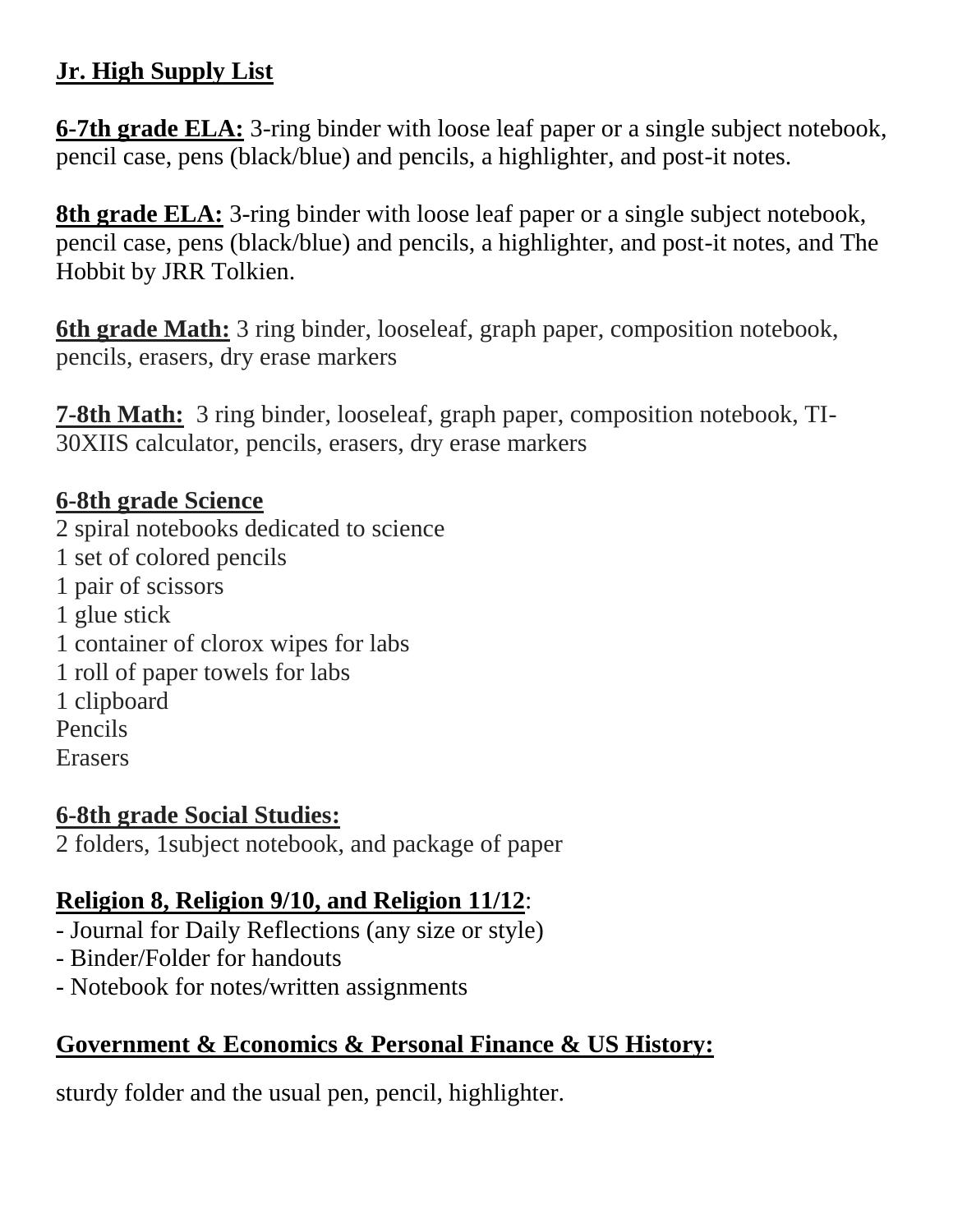### **9 th Grade ELA**

9th graders will need the following:

- pens (black or blue) and pencils
- 3-ring binder with pockets and loose leaf paper/or single subject notebook
- a packet of post-it notes
- Lord of the Flies by William Golding
- Poster board at request throughout the year

# **Math 12 Supplies:**

TI 84 Graphing Calculator, Loose Leaf Lined Paper for homework assignments, a Notebook, a pad of graph paper, pens and pencils.

## **Earth Science**

1- 1.5 inch binder 6- binder tabs 2- two pocket folders Headphones (that connect with your Chromebook) Scientific Calculator- NO graphing calculators permitted (as per NYS Board of Regents)

# **Physics**

1- 1 inch binder 2- two pocket folders Headphones (that connect with your Chromebook) **Protractor** Calculator (either Scientific or Graphing)

# **For Chem and LE:**

Each day students are expected to have: Notebook Loose paper Pocket folder Writing utensils (CHEM ONLY) Four function (or better) calculator

First day: Extra pocket folder to leave in class.